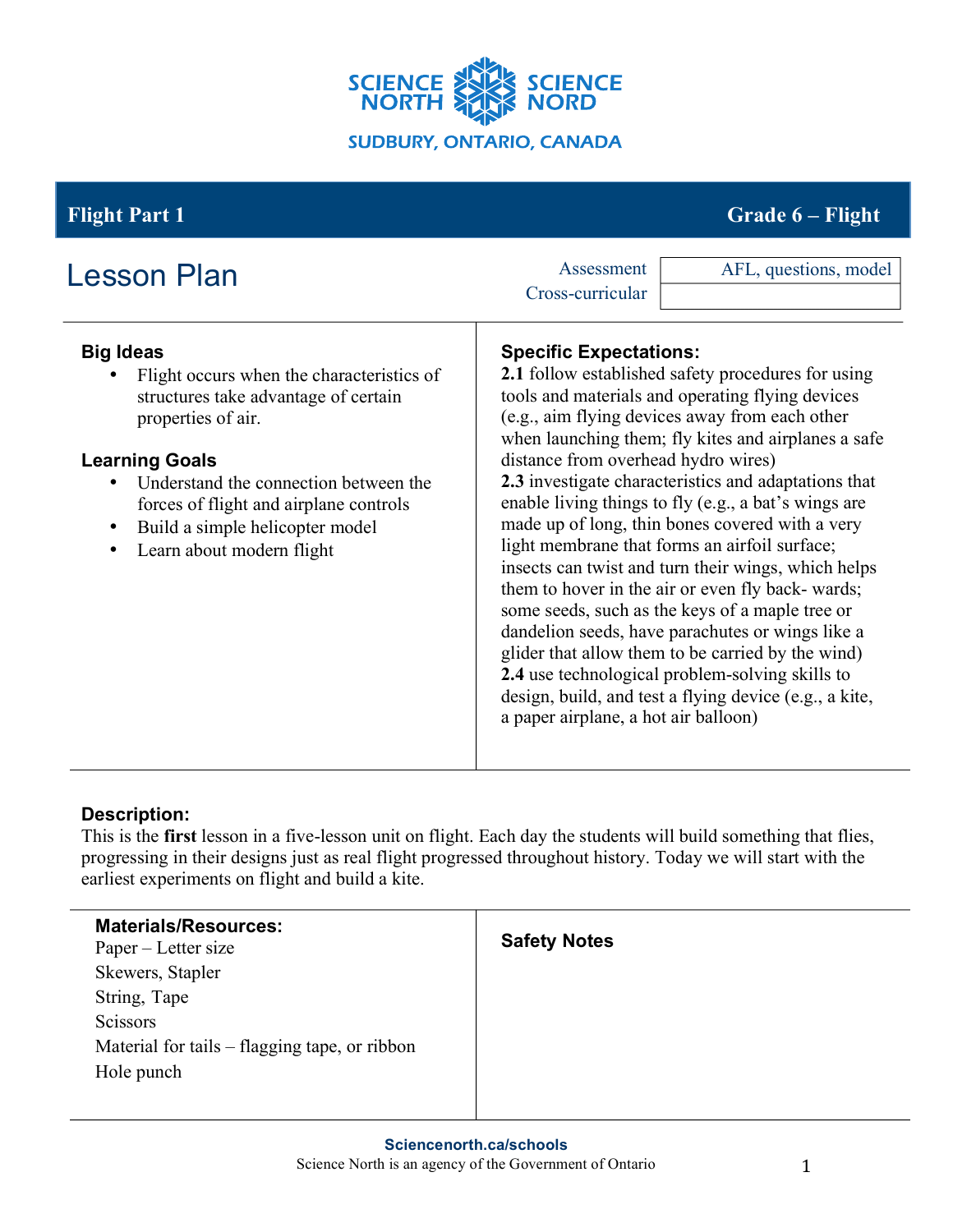### **Introduction**

#### **Slide Show**

- Slide 1: Humans have long dreamed of flying. They were inspired by the world around them.
	- o Can you think of some things that can fly? … Most things that fly beat their wings.
- Slide 2: So how do birds and other animals actually fly?
	- o Watch a few short videos of flying creatures in slow motion.
	- $\circ$  Discuss. Could humans ever fly like this? (NO we are not built for it we are too heavy, would not be able to beat wings fast enough. Our muscles are not strong enough to make that motion).
- Slide 3: From this realization came the Greek story of Icarus and Daedalus.
	- o Briefly tell the story or watch a video on Icarus and Deadalus: https://www.youtube.com/watch?v=YvrjaxNmf24
	- o So do you think that really happened? Why not? (It wouldn't have worked, it doesn't get hotter as you fly higher, the Greeks told many stories that were not meant to be taken literally but interpreted for the tale within the story.
	- o What might the story of Icarus and Deadalus really be about?
		- The danger of becoming overconfident
		- The importance of heeding your parents warnings
		- The limits of technology
		- $\blacksquare$  Etc.
- Slide 4: The Chinese were successful at getting things to fly very early on though.
	- o Realized that HOT AIR RISES, leading to hot air balloons.
	- o If you trap hot air it can push something up into the sky. These are Chinese hot air balloon lanterns
- Slide 5/6: The Chinese invented kites. Some were so large they could lift humans into the sky!
- Slide 7: Man carrying kites were used in World War I to spy on enemy lines!
- Slide 8: How do you think a kite works?
	- o When you hold it and air hits it, it pushes it up due to its angle
	- o Have you ever held your hand out the car window when it was going pretty fast and let the air push it up and down? That is exactly the force that makes a kite rise!
	- o You can see how higher air pressure below the kite, and lower pressure above leads to an upward lifting force.
	- o We will revisit these forces when we talk about airplanes!

Let's build a kite to see how it works!